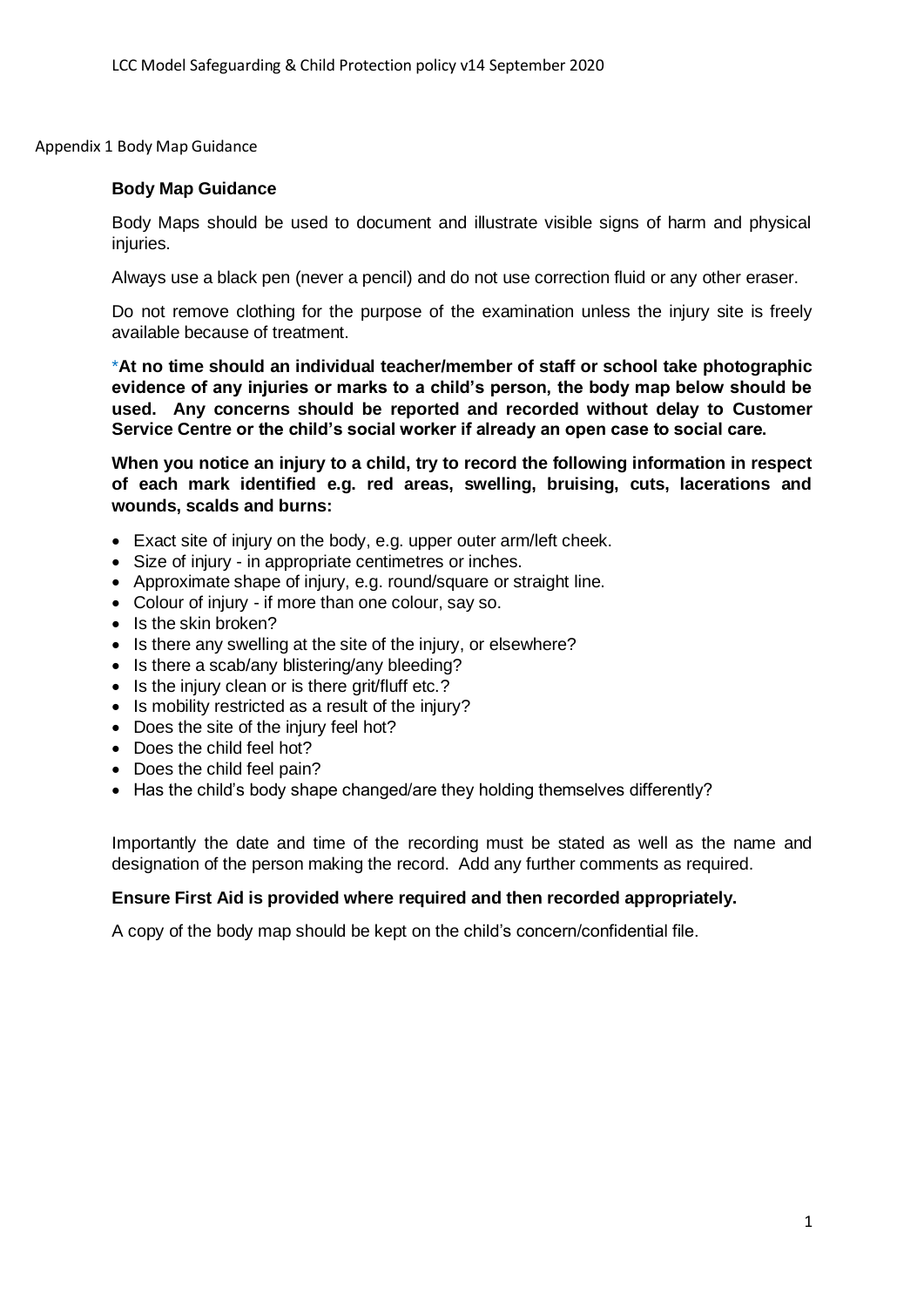Appendix 2 Statutory Interventions

[Meeting the needs of Children & Families Lincolnshire](https://lincolnshirescb.proceduresonline.com/pdfs/put_ch_first_thresholds.pdf?zoom_highlight=meeting+the+needs#search=%22meeting%20the%20needs%22) is Lincolnshire's safeguarding model based on Signs of Safety.

# **STATUTORY INTERVENTIONS**

If you suspect or believe a child is suffering, or is likely to suffer, significant harm (including any form of mistreatment or abuse) you should ALWAYS report your concerns

In an emergency always dial 999

If there is no immediate danger to the child, or if you need some advice or information, you can contact the **Children Services Customer Service** Centre (CSC) on 01522 782111. If it is outside normal office hours you can contact the Emergency Duty<br>Team (EDT) on 01522 782333.

Telephone calls are answered by customer services staff and they will always ask for the child's name, date of birth and address and will check<br>if the child already has an Early Help<br>or Social Worker involved. They will then ask a number of questions which is based on the Signs of Safety model to help to understand what your concern or worry is.

> In an emergency always dial 999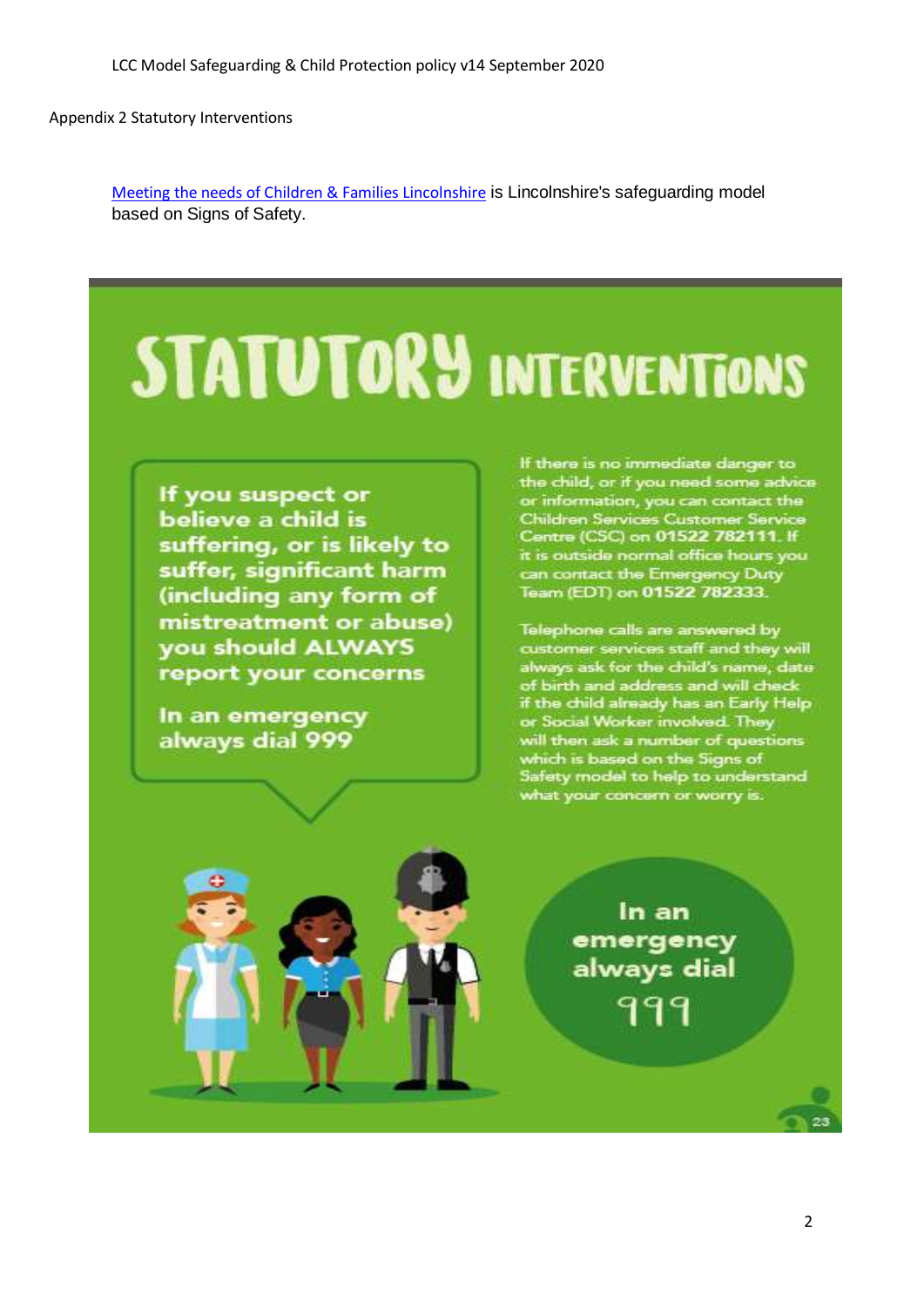Appendix 3 Lincolnshire Safeguarding Children Partnership



- Promotes safeguarding awareness
- Produces multi-agency policies, procedures and protocols
- Monitors and evaluates the effectiveness of local safeguarding services
- Provides core inter-agency safeguarding training
- Reviews child deaths
- Undertakes serious case reviews and shares key messages
- The three safeguarding partners; Lincolnshire County Council, Clinical Commissioning Group and Lincolnshire Police have a shared and equal duty to work together with schools and colleges to safeguard and promote the welfare of children.

**Safeguarding is everyone's responsibility** Customer Service Centre for referrals and advice Tel: 01522 782111

[Lincolnshire Safeguarding Children](http://www.lincolnshire.gov.uk/lscb)  **[Partnership website](http://www.lincolnshire.gov.uk/lscb)**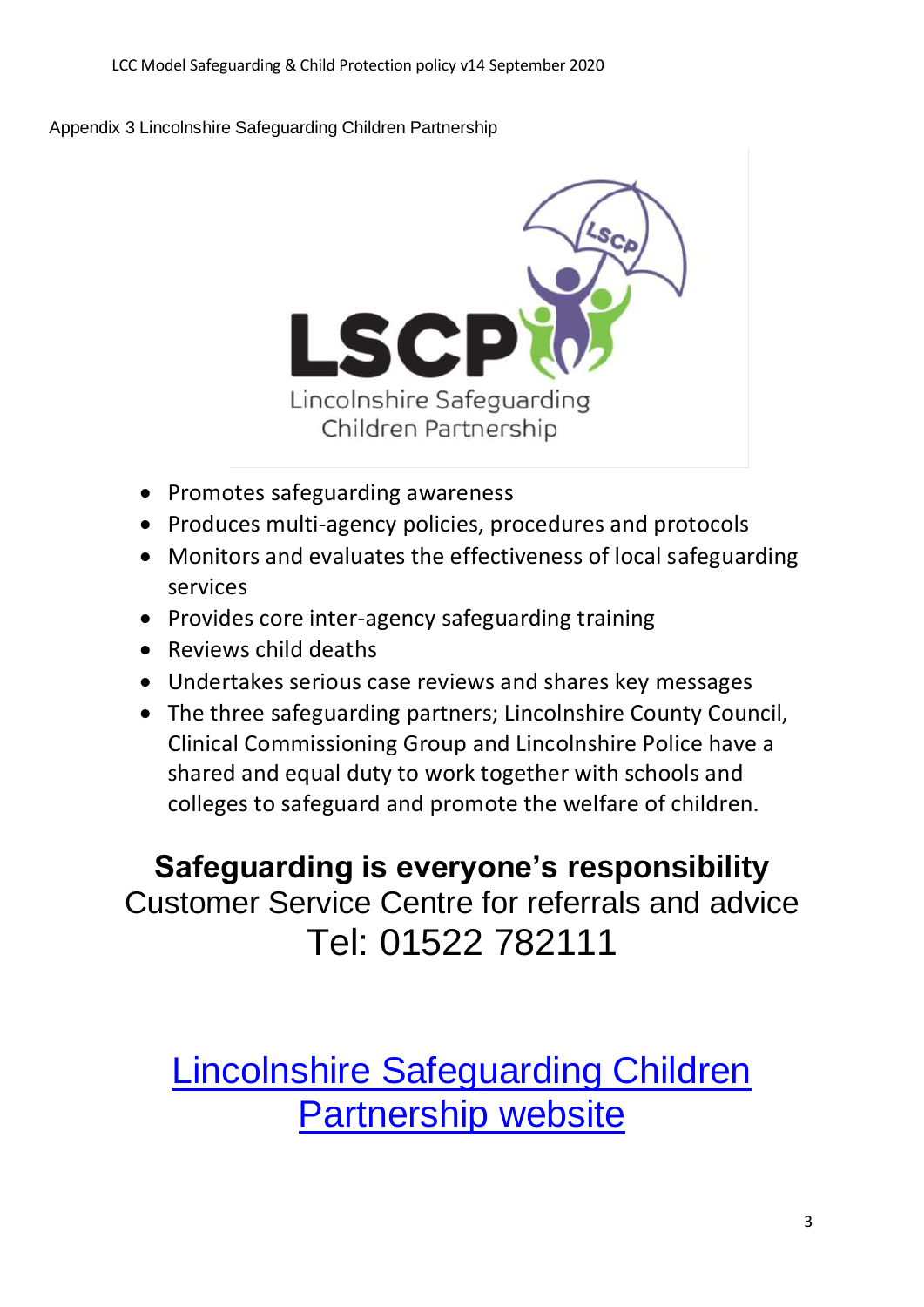## **Safeguarding Contacts**

**Advice on any aspect of Child Protection and Safeguarding may be sought from the Safeguarding Team;**

| <b>Designated Safeguarding</b><br>Lead (DSL)                                                                                                                                                                                                       |                                                                                                                                                                                                                                                     | <b>Mrs Joanne Wilson</b>                                                                                                 |
|----------------------------------------------------------------------------------------------------------------------------------------------------------------------------------------------------------------------------------------------------|-----------------------------------------------------------------------------------------------------------------------------------------------------------------------------------------------------------------------------------------------------|--------------------------------------------------------------------------------------------------------------------------|
| <b>Deputy Designated</b><br><b>Safeguarding Lead(s)</b>                                                                                                                                                                                            |                                                                                                                                                                                                                                                     | <b>Mrs Julia Waites</b><br>(01476550260)                                                                                 |
| Our local contact numbers are:                                                                                                                                                                                                                     |                                                                                                                                                                                                                                                     |                                                                                                                          |
| Safeguarding of<br>children concerns<br>(Children living in<br>Lincolnshire)                                                                                                                                                                       | 01522 782111<br><b>Lincolnshire's Children's Services Customer</b><br><b>Service Centre for reporting concerns and Early</b><br><b>Help Team for Advice</b><br><b>Emergency Duty Team</b><br>$01522782333$ (6pm-8am + weekends and Bank Holidays)   |                                                                                                                          |
| Safeguarding of<br>children concerns<br>(Children living in other Authorities)                                                                                                                                                                     | N/A                                                                                                                                                                                                                                                 |                                                                                                                          |
| <b>Allegations against</b><br>/concerns about adult(s)<br>working with children<br>Staff must report concerns to the head teacher<br>or in the event of concerns about the head<br>teacher concerns must be reported to the Chair<br>of Governors. | Lincolnshire Local Authority Designated<br>Officers (LADO)<br>Rachael Powis, Kim Murray & Ildiko<br><b>Kiss</b><br>01522 554674<br><b>LSCP LADO@lincolnshire.gov.uk</b><br>The Head/Chair must contact LADO to discuss concerns & course of action. |                                                                                                                          |
| <b>Police</b> ( <i>Emergency</i> )<br><b>Police</b> (Non-Emergency)                                                                                                                                                                                | 999<br>101                                                                                                                                                                                                                                          |                                                                                                                          |
| <b>Safeguarding Governor</b>                                                                                                                                                                                                                       | <b>Mrs Fiona Allett</b>                                                                                                                                                                                                                             |                                                                                                                          |
| <b>LCC Safeguarding in</b><br><b>Schools</b> for advice around<br>safeguarding policy, audits,<br>training etc.                                                                                                                                    |                                                                                                                                                                                                                                                     | Ruth Fox - Safeguarding & Education Welfare Supervisor<br>safeguardinginschools@lincolnshire.gov.uk<br>Tel: 01522 554695 |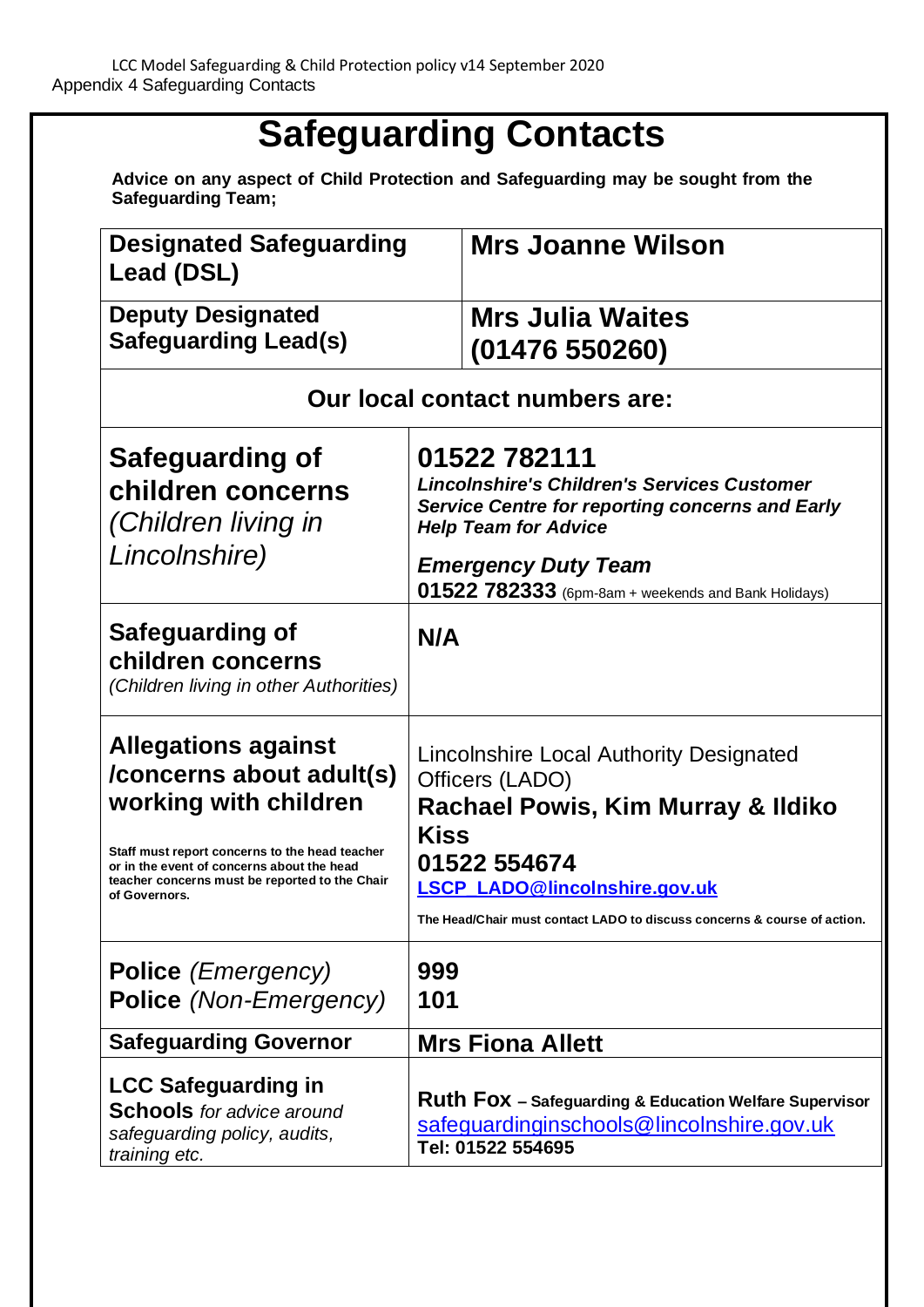#### **Appendix 5**

#### **Useful Contacts within the local authority**

- [Lincolnshire Safeguarding Children Partnership Multi-Agency Procedures](http://lincolnshirescb.proceduresonline.com/)
- [Working Together to Safeguard Children & Young People 2018](https://www.gov.uk/government/publications/working-together-to-safeguard-children--2)
- [Keeping Children Safe in Education 2020](https://www.gov.uk/government/publications/keeping-children-safe-in-education--2)
- [Information Sharing Document 2018](https://assets.publishing.service.gov.uk/government/uploads/system/uploads/attachment_data/file/721581/Information_sharing_advice_practitioners_safeguarding_services.pdf)
- [What to do if you're worried a child is being abused 2015](https://assets.publishing.service.gov.uk/government/uploads/system/uploads/attachment_data/file/419604/What_to_do_if_you_re_worried_a_child_is_being_abused.pdf)
- Children Act 1989 and [Children Act 2004](https://www.legislation.gov.uk/ukpga/2004/31/contents)
- [Education Act 2002](https://www.legislation.gov.uk/ukpga/2002/32/section/175)
- Teaching Standards 2013
- [Guidance for Safer Working Practice for Adults who work with Children and Young](https://www.lincolnshire.gov.uk/schools-and-education/stay-safe-partnership/safeguarding-in-schools/)  [People 2019](https://www.lincolnshire.gov.uk/schools-and-education/stay-safe-partnership/safeguarding-in-schools/)
- [Sexting in Schools and Colleges 2016](https://assets.publishing.service.gov.uk/government/uploads/system/uploads/attachment_data/file/609874/6_2939_SP_NCA_Sexting_In_Schools_FINAL_Update_Jan17.pdf)
- [Sexual Violence and Sexual Harassment between children in Schools and Colleges](https://assets.publishing.service.gov.uk/government/uploads/system/uploads/attachment_data/file/719902/Sexual_violence_and_sexual_harassment_between_children_in_schools_and_colleges.pdf)  [May 2018](https://assets.publishing.service.gov.uk/government/uploads/system/uploads/attachment_data/file/719902/Sexual_violence_and_sexual_harassment_between_children_in_schools_and_colleges.pdf)
- Local Authority Designated Officers (LADO) Rachael Powis, Kim Murray and Ildiko **Kiss**

Tel: 01522 554674 LADO email address LSCP LADO@lincolnshire.gov.uk

Customer Service Centre: 01522 782111

#### [LADO referral form](https://www.lincolnshire.gov.uk/lscb/the-lscb/contact-us/124619.article)

#### **Out of Hours**

Emergency Duty Service(6pm-8am + weekends and Bank Holidays) 01522 782333

#### **Lincolnshire County Council Education Safeguarding Team**

**[safeguardinginschools@lincolnshire.gov.uk](mailto:safeguardinginschools@lincolnshire.gov.uk)** Service Manager John O'Connor Team Manager Jill Chandar-Nair Team Leader Joanne Carr Safeguarding & Education Welfare Supervisor Ruth Fox 01522 554695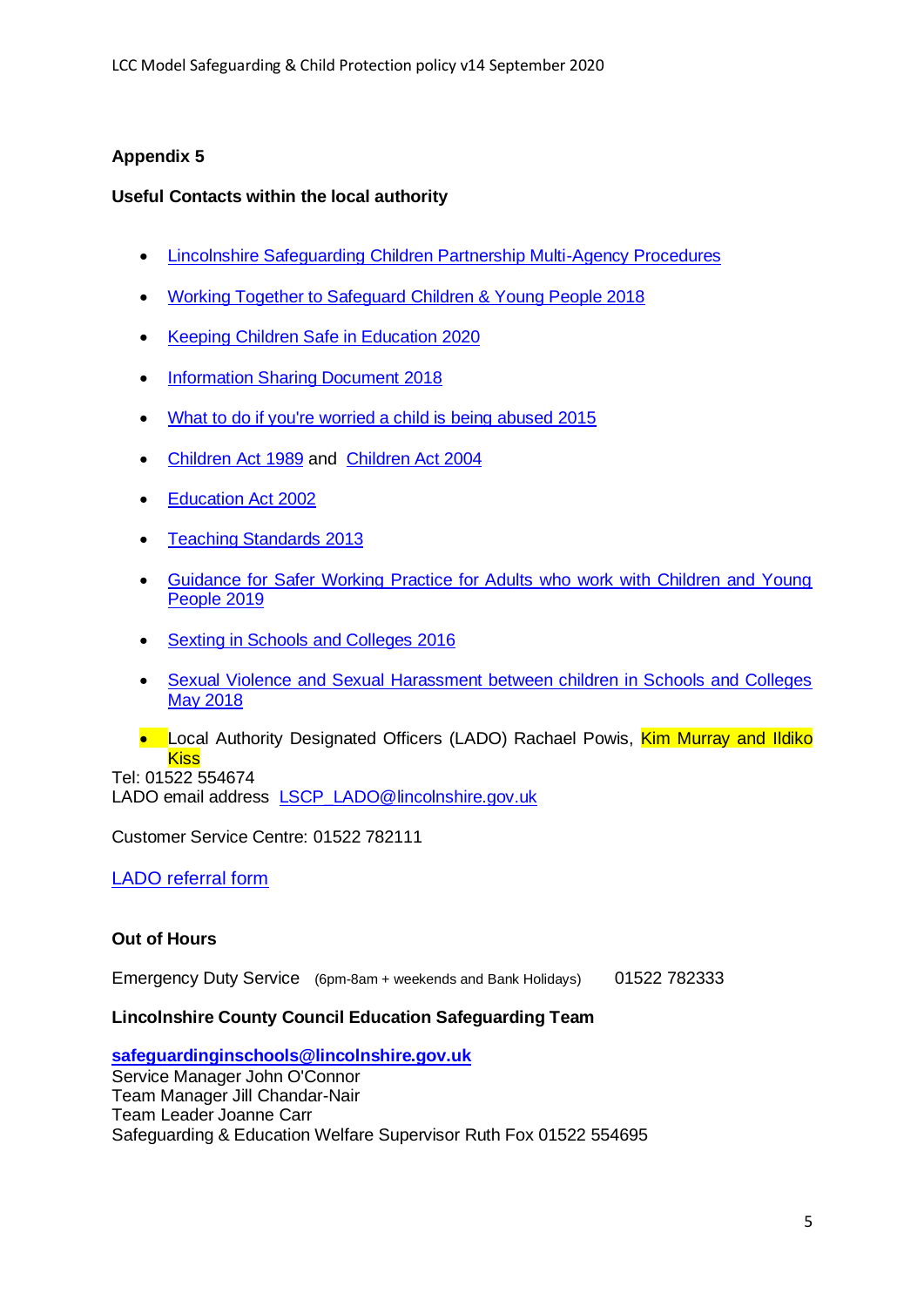Head of Virtual School LAC Lincolnshire Kieran Barnes [Kieran.barnes@lincolnshire.gov.uk](mailto:Kieran.barnes@lincolnshire.gov.uk)

Elective Home Education (EHE) [ehe@lincolnshire.gov.uk](mailto:attendance.pupilsupport@kirklees.gov.uk)

Children Missing Education (CME) [cme@lincolnshire.gov.uk](mailto:cme@lincolnshire.gov.uk)

Child in Entertainment or Employment [cee@lincolnshire.gov.uk](mailto:cee@lincolnshire.gov.uk)

Attendance Queries [attendance@lincolnshire.gov.uk](mailto:attendance@lincolnshire.gov.uk)

#### **Prevent**

- Paul Drury, Prevent Support Officer, Lincolnshire County Council, 01522 555367, [prevent@lincolnshire.gov.uk](mailto:prevent@lincolnshire.gov.uk)
- PREVENT Officer, East Midlands Special Operations Unit Special Branch, 01522 558304, Email: [prevent@lincs.pnn.police.uk](mailto:prevent@lincs.pnn.police.uk)

#### **Online Safety incidents**

National helpline www.saferinternet.org.uk/helpline

#### **Lincolnshire Police**

101 non-emergency or 999

#### **Early Help Team**

[TACadmin@lincolnshire.gov.uk](mailto:TACadmin@lincolnshire.gov.uk) [www.lincolnshire.gov.uk/tac](http://www.lincolnshire.gov.uk/tac) [earlyhelpconsultants@lincolnshire.gov.uk](mailto:earlyhelpconsultants@lincolnshire.gov.uk)

#### **Training Materials**

LSCP Online and face to face Safeguarding Training courses including Safer Recruitment training and the new 6 year training pathway: [LSCP Training](https://www.lincolnshire.gov.uk/safeguarding/lscp/3?documentId=258&categoryId=20076)

LCC Safeguarding in Schools Training Package [safeguardinginschools@lincolnshire.gov.uk](mailto:safeguardinginschools@lincolnshire.gov.uk)

Safeguarding Governor Training [governorsupport@lincolnshire.gov.uk](mailto:governorsupport@lincolnshire.gov.uk)

Prevent Training;

All staff can undertake e-learning which is equivalent to WRAP 2 via the [LSCP website.](http://www.lincolnshire.gov.uk/lscb/professionals/support/training/124632.article)

In addition free face to face Prevent Awareness training is available through contacting either of the following:

- Lincolnshire Police, Prevent Officer, 01522 558304, [prevent@lincs.pnn.police.uk.](mailto:prevent@lincs.pnn.police.uk)
- Lincolnshire County Council, Prevent Officer, 01522 555367, [prevent@lincolnshire.gov.uk](mailto:prevent@lincolnshire.gov.uk)